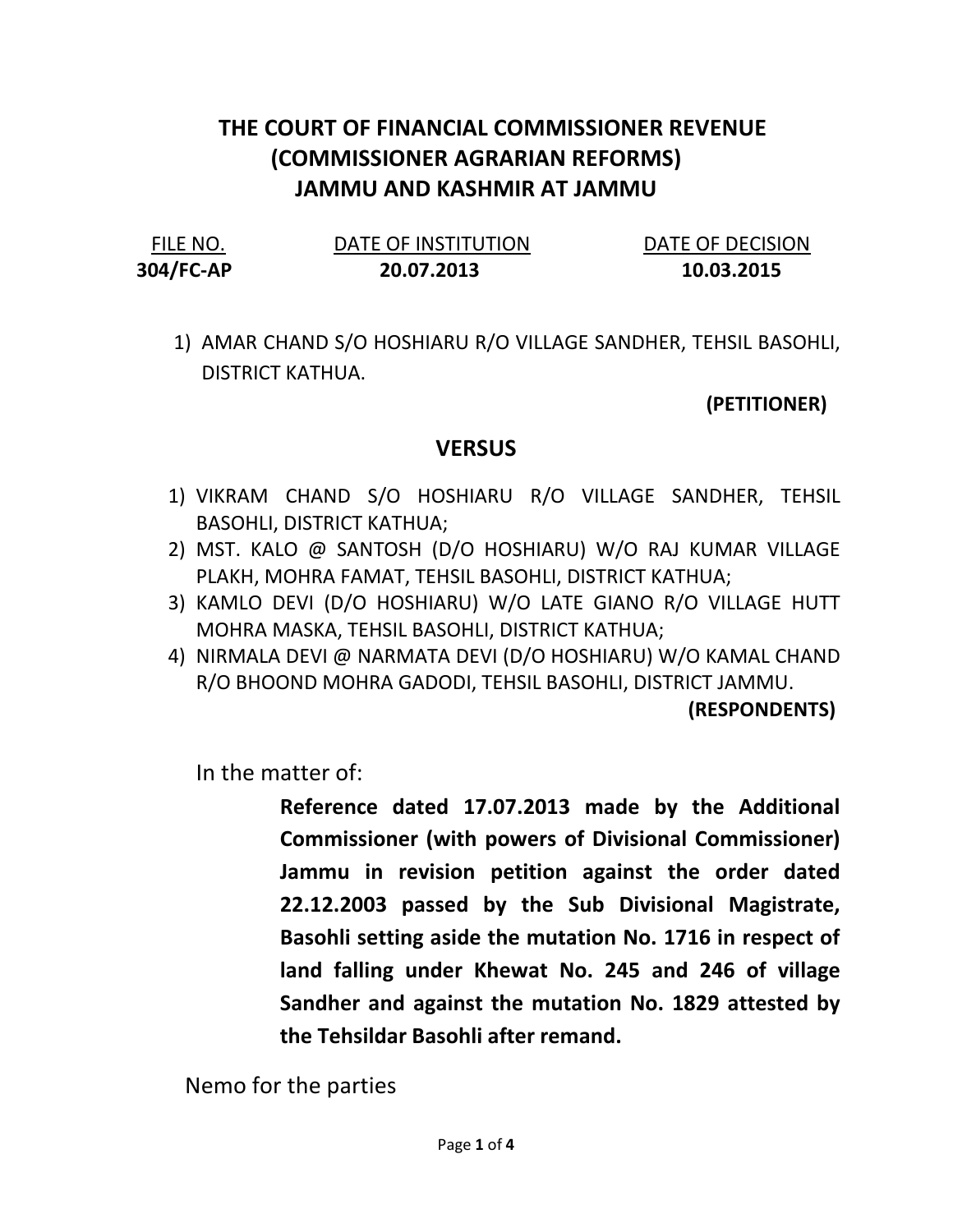## J U D G E M E N T

- 1) The facts briefly stated are that one Hoshiaru S/O Frangu was the owner of the landed property falling under Khewat No. 245 and 246 as per Jamabandi 1990-91 of village Sandher, Tehsil Basohli and District Kathua. During his life, he had executed a "Will Deed" dated  $17<sup>th</sup>$  December, 1989 duly registered in the court of the Sub Registrar, Basohli bequeathing all his property in favour of his son Amar Chand (Petitioner herein) excluding all other legal heirs. However, after his death, the Naib Tehsildar concerned attested mutation No. 1716 whereby land falling under Khewat No. 245 was devolved upon Amar Chand and Vikram Chand (Respondent No. 1) in equal shares and land falling under Khewat No. 246 was given to Amar Chand only.
- 2) Aggrieved, respondent No. 1 herein along with his mother and one of the sisters challenged the said mutation before the Sub Divisional Magistrate, Basohli. The court below disposed of the matter simply on the ground that no opportunity of hearing was provided to all the interested persons. It was held by the court that the attesting officer was duty bound to provide hearing to all the legal heirs of Hoshiaru. Therefore, it set aside the impugned mutation remanding the case to the Tehsildar Basohli for a de novo enquiry and for further appropriate necessary action.
- 3) Complying with the directions, the Tehsildar Basohli conducted an enquiry into the matter and attested mutation No. 1829 dated 20.03.2009 devolving the land falling under Khewat 251 on his sons Vikram Chand and Amar Chand (06 shares each) and daughters Kamlo Devi, Nirmala Devi and Kallo Devi (01 share each). As far as khewat No. 256 is concerned, it was devolved upon Amar Chand (02 shares) and Vikram Chand (01 share).
- 4) Dissatisfied, the petitioner herein filed a revision petition before the Divisional Commissioner, Jammu challenging the order passed by the SDM, Basohli as well as the mutation No. 1829 who transferred it the Additional Commissioner, (with powers of Divisional Commissioner) Jammu for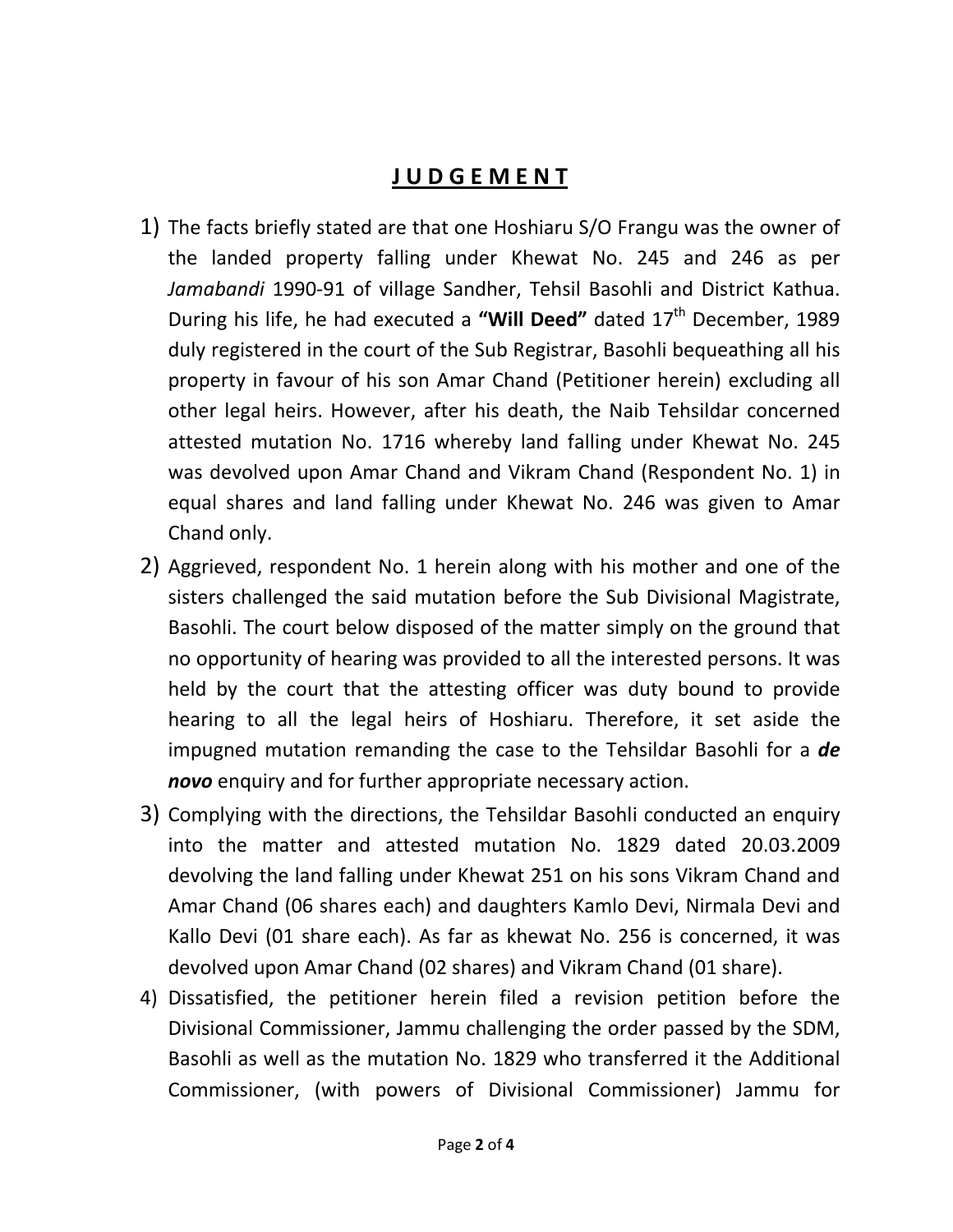disposal under law. The court below in ex parte proceedings observed that the record appended with the case file does not come out clearly on the title of the land. The question of land being mutated in favour of any of the party hinges on one fact only as to whether the land under deliberation was an inherited property of Hoshiaru or a self acquired one. Then again, the "Will Deed" bequeaths forever all his property to his son Amar Chand. Thus, it held that the mutation to be attested shall depend upon the mode of acquisition of land by Hoshiaru. The court below after taking these facts and circumstances into consideration has recommended the case to this court under Sec. 15 (3) of the Land Revenue Act, 1996 (Smvt.) for setting aside the order passed by the Sub Divisional Magistrate, Basohli along with the impugned mutation and remanding the case to the Tehsildar concerned for a **de novo** enquiry and for passing fresh order strictly under law.

- 5) An examination of the case file and the other allied materials indicate that the Sub Divisional Magistrate, Basohli was right in holding that an opportunity of hearing ought to have been provided to all the interested persons. Coming to the reference made by the Additional Commissioner, Jammu, this court observes that if a mutation comes before a revenue officer for attestation on the basis of a "Will Deed", the officer is required to advise the parties to go to a civil court to obtain a probate of the will deed. Indeed, receipt of probate is always the first step in the legal process of administering the estate of a deceased person, for resolving all claims and for distributing his/her property under that will. In this background, the court below too could very well have recommended the aggrieved persons to go to a civil court first in this regard. Thus, this court opines that so long as the will deed exists, a mutation attested against its contents can't sustain.
- 6) Moreover, even a cursors look at the impugned mutation No. 1822 shows that the estate of the executant has neither been devolved upon the legal heirs as per the "Will Deed" nor as per the Hindu succession Act. It is not clear as to which methodology has been applied to devolve the inheritance of the deceased. Further, the mutation has a reference to Jamabandi of 1994-95 showing Amar Chand and Vikram Chand as owners of land. But